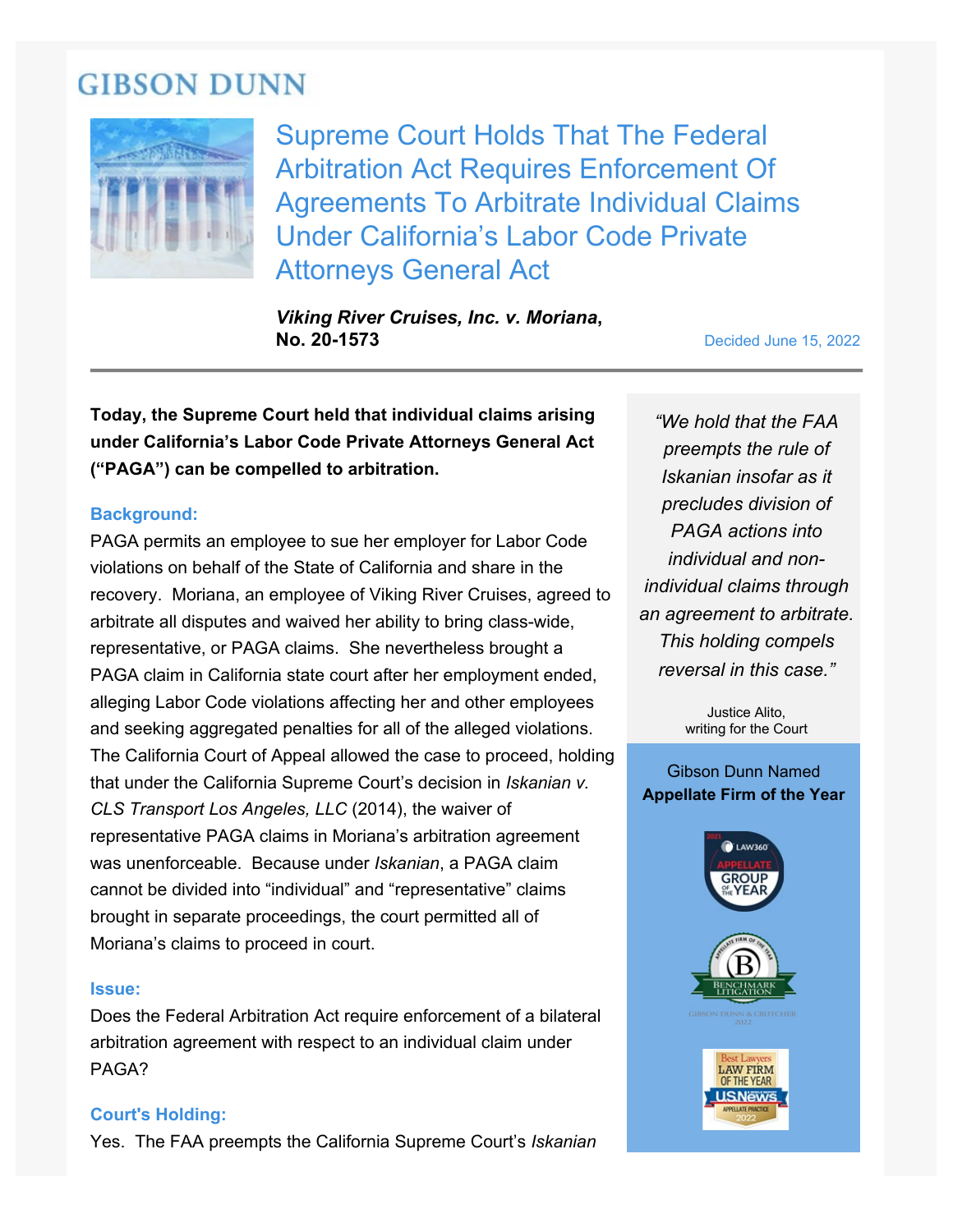decision insofar as it precludes the division of PAGA actions into individual and non-individual claims. Viking may compel arbitration of Moriana's individual PAGA claim, and the remaining nonindividual PAGA claims must be dismissed because Moriana lacks statutory standing under PAGA without her having an individual claim in the action. The FAA, however, does not preempt *Iskanian*'s prohibition on wholesale waivers of PAGA claims.

### **What It Means:**

- The Court's decision is a victory for California employers that will likely lead to the enforcement of arbitration agreements in many PAGA actions—resulting in the compelling of individual PAGA claims to arbitration and the dismissal of non-individual PAGA claims in court—with some potential variation depending on the precise language of the arbitration agreements at issue.
- The Court's reasoning turned on its conclusion that a PAGA claim can be divided into an individual PAGA claim (based on allegations of Labor Code violations specific to the named plaintiff) and a non-individual PAGA claim (based on allegations of Labor Code violations as to other employees not named in the action). The Court held that the *Iskanian* decision, by mandating the joinder of non-individual PAGA claims with individual PAGA claims, led to a result "incompatible with the FAA."
- In concluding that Moriana's individual PAGA claim was subject to arbitration, the Court relied in part on a severability provision in the arbitration agreement to narrow an otherwise invalid wholesale waiver of PAGA claims. This analysis suggests that whether courts will compel arbitration of individual PAGA claims may turn on the specific language of the arbitration agreement at issue.
- The Court held that the proper result, once Moriana's individual PAGA claim is sent to arbitration, is dismissal of her non-individual PAGA claims, as she no longer would satisfy PAGA's statutory standing requirement. Justice Sotomayor in a concurring opinion suggested that the California courts could decide that the Court's understanding of this aspect of California law is incorrect, or that the California legislature could modify PAGA's standing requirement.

The Court's opinion is available [here.](https://www.gibsondunn.com/wp-content/uploads/2022/06/20-1573-Viking-River-Cruises-Inc.-v.-Moriana-06_15_2022.pdf)

Gibson Dunn's lawyers are available to assist in addressing any questions you may have regarding developments at the Supreme Court. Please feel free to contact the following practice leaders:

## **Appellate and Constitutional Law Practice**

| Thomas H. Dupree Jr. | Allyson N. Ho   | Julian W. Poon  |
|----------------------|-----------------|-----------------|
| +1 202.955.8547      | +1 214.698.3233 | +1 213.229.7758 |